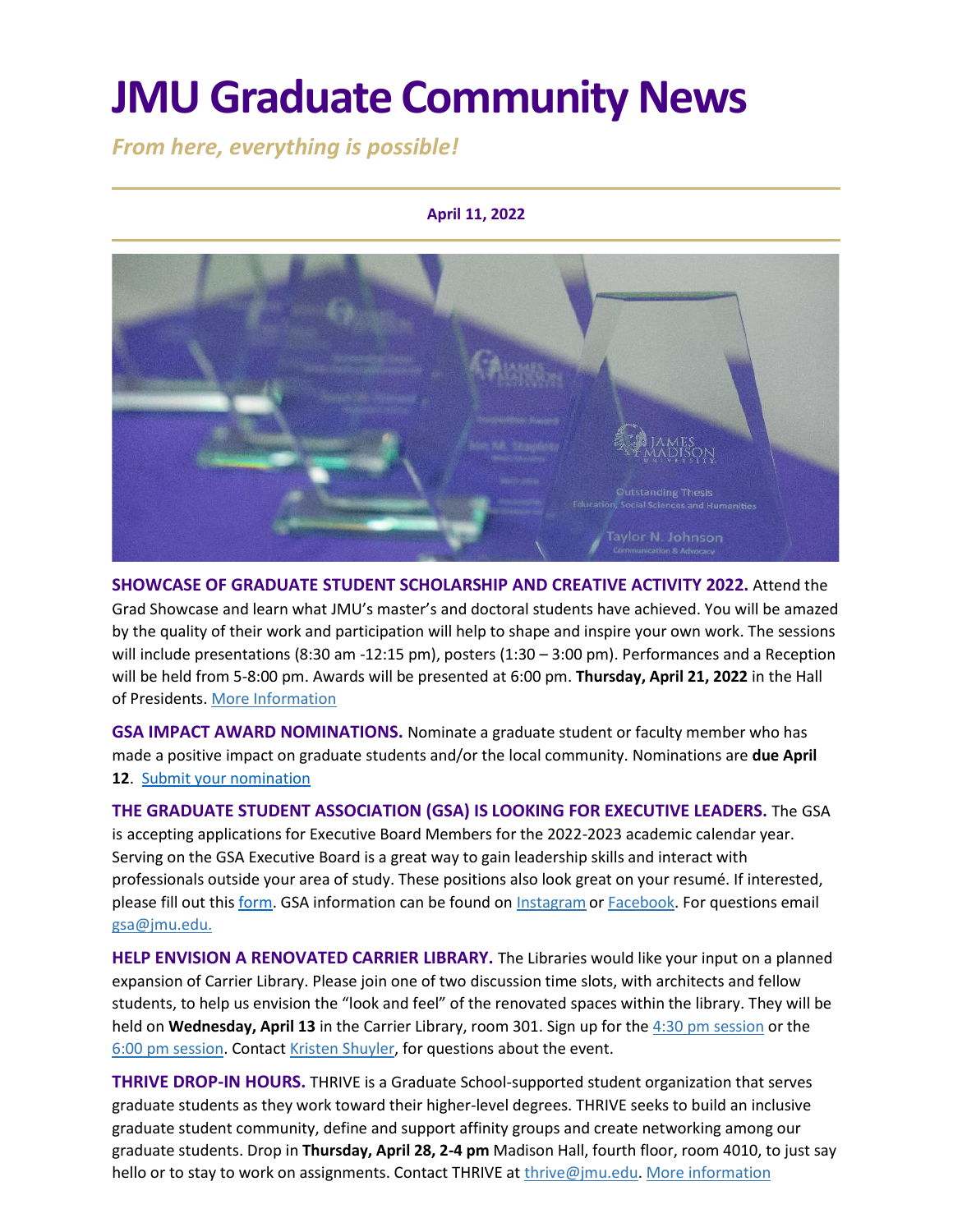### **SOMOS - JMU LATINX CONFERENCE, CALL FOR PAPERS, PRESENTATIONS OR PANELS.** The

SOMOS JMU Latinx Conference will be held on **October 28, 2022**. This in-person event will examine current trends in Latinx topics such as social justice, health equity, identity and representation, and how this population is reshaping the demographics in the Commonwealth. Submissions your proposal *online* through **June 3**. The event's keynote speaker will be American labor and civil rights activist, Dolores Huerta. [More Information](https://www.jmu.edu/cal/diversity/initiatives.shtml)

**NEED FOOD OR HYGIENE ITEMS?** Check out **[The Pantry](https://www.jmu.edu/osl/ocl/pantry/index.shtml)** in Taylor Down Under 112 (The Union). You can either shop in-person or place orders through The Pantry app, available in the [Apple](https://apps.apple.com/us/app/the-pantry-at-jmu/id1573509061) and [Android](https://play.google.com/store/apps/details?id=com.strawhatcoders.thepantry) stores. Use the app to elect curbside pickup option or rapid pickup option in The Pantry itself. The Pantry is open Mon 12-6pm and Tues-Thurs 12-5pm. *Available to all students, no questions asked!* [More](https://www.jmu.edu/osl/ocl/pantry/index.shtml)  [Information](https://www.jmu.edu/osl/ocl/pantry/index.shtml)

**LOOKING FOR A GRADUATE ASSISTANTSHIP OR A CAMPUS JOB?** There are currently 21 graduate assistantships, 61 student positions and 15 part-time wage positions posted on [Joblink.](https://joblink.jmu.edu/)

**THE UNIVERSITY CAREER CENTER'S GRADUATE SCHOOL LIASON Alyssa Hawley** is a great resource to assist you with resume review and career preparation. Check out [University Career Services](https://www.jmu.edu/career/students/gradstudents/index.shtml) for Graduate Students or contact [Alyssa](mailto:adamsar@jmu.edu) for more information.

**THOUSANDS OF DOCUMENTARIES AND FILMS AVAILABLE TO YOU ONLINE.** JMU Libraries announces new options for streaming videos. Visit the JMU Libraries website to learn more about [streaming video resources,](https://guides.lib.jmu.edu/az.php?t=24588&utm_source=staff-monthly&utm_medium=email&utm_campaign=2021_01_06&utm_content=text_additional-streaming-video-resources) as well as [learning events.](https://events.lib.jmu.edu/calendar/events/?cid=2023&t=d&d=0000-00-00&cal=2023&inc=0)

### **JMU LIBRARIES' GRADUATE STUDENT RESOURCES** can be found [here.](https://www.lib.jmu.edu/graduate-students/)

**DO YOU ENJOY ADVENTURE TRIPS?** Want to participate but don't have sufficient funds? Consider these upcoming UREC Adventure Trips. If you are financially challenged, [Apply for a scholarship.](https://jmu.co1.qualtrics.com/jfe/form/SV_eyTeRHEeEybn1qe)

| <b>Trip</b>                             | <b>Dates</b>  | <b>Application Deadline</b> |
|-----------------------------------------|---------------|-----------------------------|
| Camp & Raft the New River Gorge (\$300) | $4/22 - 4/23$ | April 13 by 5 pm            |
| Camp & Rock Climb in WV (\$215)         | $4/30 - 5/1$  | April 20 by 5 pm            |

### Campus Events

**MEN AND VIOLENCE PANEL** Join us for a Q&A Panel to discuss the important role men play in preventing power-based personal violence! **April 11, 6-7:00 pm** in the Festival Ballroom[. More](https://urecregister.jmu.edu/Program/GetProgramDetails?courseId=1cd67240-e0f1-49da-8fc0-6446537d7918&semesterId=64d77981-d944-4361-b9fd-6762cf5cd799)  [Information](https://urecregister.jmu.edu/Program/GetProgramDetails?courseId=1cd67240-e0f1-49da-8fc0-6446537d7918&semesterId=64d77981-d944-4361-b9fd-6762cf5cd799)

**WEEKEND DAY TRIP: MOUNTAIN BIKING AT WESTERN SLOPE** There is a bike for every adventure! Join UREC for an afternoon of mountain biking at Massanutten Western Slopes. **April 23, noon – 6 pm.** [More Information](https://urecregister.jmu.edu/Program/GetProgramDetails?courseId=3c223839-ebea-41ba-8075-ad4c3e7b1251&semesterId=64d77981-d944-4361-b9fd-6762cf5cd799)

**UPB OFFERS FUN STRESS RELEIVING EVENTS.** Join UPBs Late Night Breakfast, for example, where students enjoy breakfast foods, great music, crafts, photo booths and so much more.

| What                    | When                | Where                                             |
|-------------------------|---------------------|---------------------------------------------------|
| Disney De-Stress Trivia | April 24, 5-7:00 pm | The Union, Taylor Down Under                      |
| Late Night Breakfast    |                     | April 28, 10-11:59 pm   Festival Stage Lower Drum |

**WILDFLOWER WALK.** Take an educational stroll with Arboretum Director, Jan Sievers Mahon, during this most exciting and beautiful time of year. Learn about spring ephemerals and where to find them in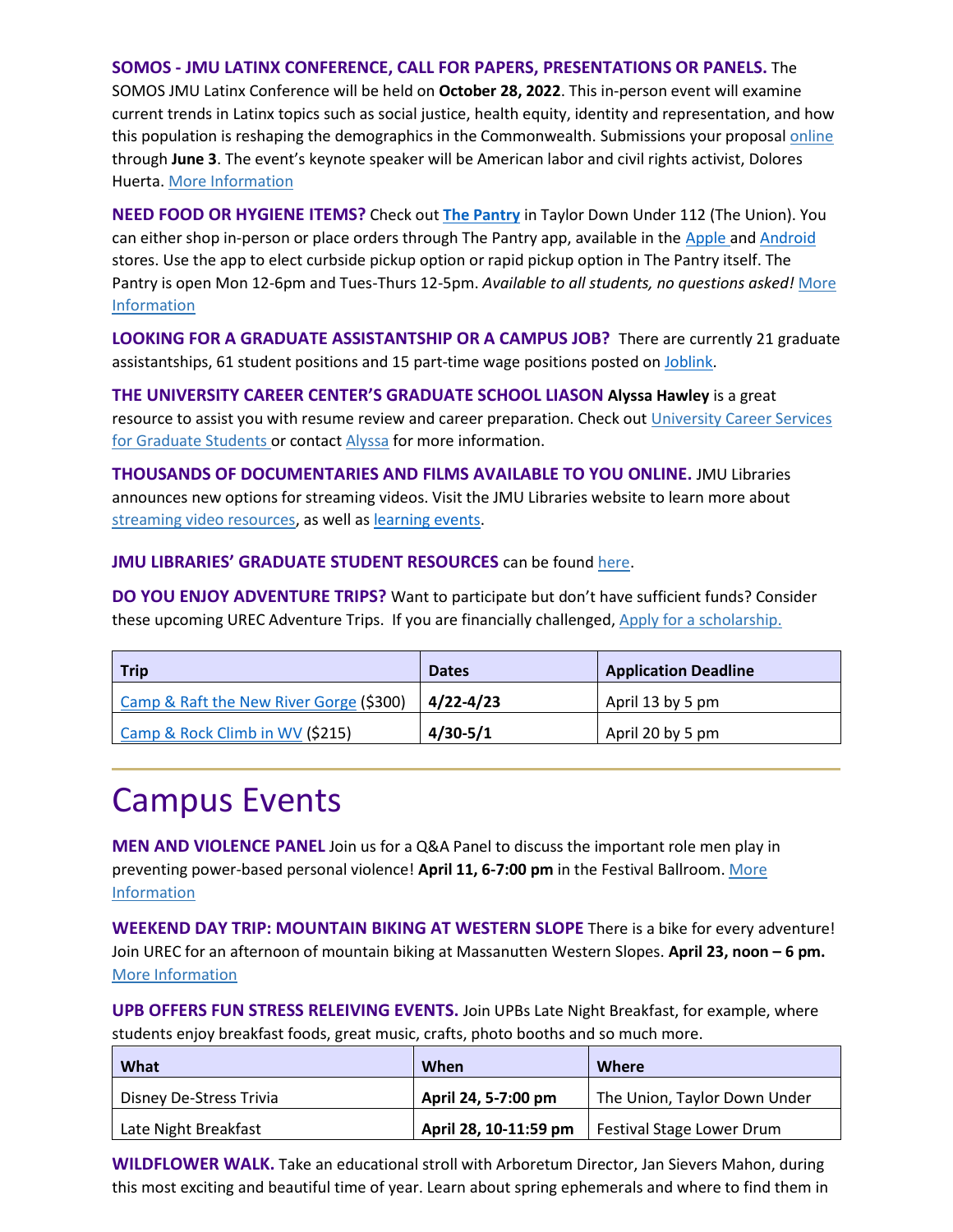the Arboretum! Join us and see what species you may observe! **April 13, 10:30- 11:30 am**. [More](https://www.jmu.edu/arboretum/events/general-events.shtml)  [information](https://www.jmu.edu/arboretum/events/general-events.shtml)

**JMU MFA THESIS EXHIBITION** Duke Hall Gallery of Fine Art at James Madison University will showcase the culminating work of graduating students in the School of Art, Design and Art History's internationally renowned Master of Fine Arts program. The three participating students, Haden King, Camillia Elci and Anikó Sáfrán, explore themes of ecology, transformation, and the double burden that women face as they spend twice as much time on household work as men and four times as much time on care work**. April 8 – May 5. Hours of gallery are 11 am – 5 pm. Tuesday – Saturday**. [More](https://www.jmu.edu/news/artandarthistory/2022/03-29-mfa22.shtml)  [information](https://www.jmu.edu/news/artandarthistory/2022/03-29-mfa22.shtml)

### **CHECK OUT THE MASTER JMU EVENT CALENDAR.** [More Campus Events](https://ems.jmu.edu/MasterCalendar/MasterCalendar.aspx?_ga=2.261279492.802742690.1601384782-920476218.1518451077)

**HARRISONBURG DOWNTOWN.** Find out what's happening in downtown Harrisonburg [here](https://mailchi.mp/harrisonburgva/downtown-insider?e=1f4d635f6f) and [here.](https://www.visitharrisonburgva.com/calendar-of-events/)

## Tips from TGS (The Graduate School)

**The Student Handbook**. It is the responsibility of every student to know and follow the policies outlined in the JMU Student Handbook along with federal, state, and local laws[. Student Handbook](https://www.jmu.edu/osarp/handbook/index.shtml)

**Graduate Polices.** You are responsible to read and follow the graduate policies set forth in the [Graduate](http://jmu.edu/catalog)  [Catalog.](http://jmu.edu/catalog) Important information regarding degree progress, including rules for successful progression and continuous enrollment are also on the [Graduate School website.](https://www.jmu.edu/grad/current-students/degree-progress/index.shtml)

**Approval of a Thesis or Dissertation Committee.** Students who are completing these sorts of projects must submit a signed approval form to The Graduate School by the second week of the semester in which the student first registers for thesis or dissertation credits. [Approval form](https://www.jmu.edu/grad/_files/CommitteeApprovalForm2017-18.pdf)

**Monitor your Dukes E-Mail account!** Official information is sent to each student's official [Dukes e-mail](http://www.jmu.edu/computing/helpdesk/selfhelp/DukesEmail.shtml)  [account.](http://www.jmu.edu/computing/helpdesk/selfhelp/DukesEmail.shtml) Check your @dukes.jmu.edu e-mail account on a regular basis.

**Monitor [MyMadison!](http://mymadison.jmu.edu/)** The *Student Center* in [MyMadison](http://mymadison.jmu.edu/) is where you will find advising information, register for classes, and where you can view "*To Do Items"* that will keep you on track towards graduation. Use the Student Center to update your mailing address and cell phone number. It is *your responsibility* to maintain accurate contact information. Check your account regularly. Don't miss important information!

#### **Essential Links:**

- [Graduate School Website](http://www.jmu.edu/grad)
- [Graduate Catalog with Graduate Policies](http://www.jmu.edu/catalog/index.shtml)
- [JMU Student Handbook](https://www.jmu.edu/osarp/handbook/index.shtml)
- [Forms for Graduate Students](http://www.jmu.edu/grad/current-students/graduate-forms.shtml)
- [Thesis Guidelines](http://www.jmu.edu/grad/current-students/thesis-dissertation/information.shtml)
- [Financial](http://www.jmu.edu/finaid/sap.shtml) Aid

**Have Questions?** Please contact the following person if you have questions regarding:

| Thesis/Dissertations                            | Laura Ryman (rymanle@jmu.edu)    |
|-------------------------------------------------|----------------------------------|
| Assistantships/Scholarships                     | Arlynda Boyer (boyeral@jmu.edu)  |
| Graduation/Commencement/Transfer of Credit      | Kathryn Brown (wendelkt@jmu.edu) |
| <b>Continuous Enrollment (Current Students)</b> | Laura Ryman (rymanle@jmu.edu)    |
| Initial Enrollment (Unable to Begin Program)    | Beth Johnson (johns8ba@jmu.edu)  |